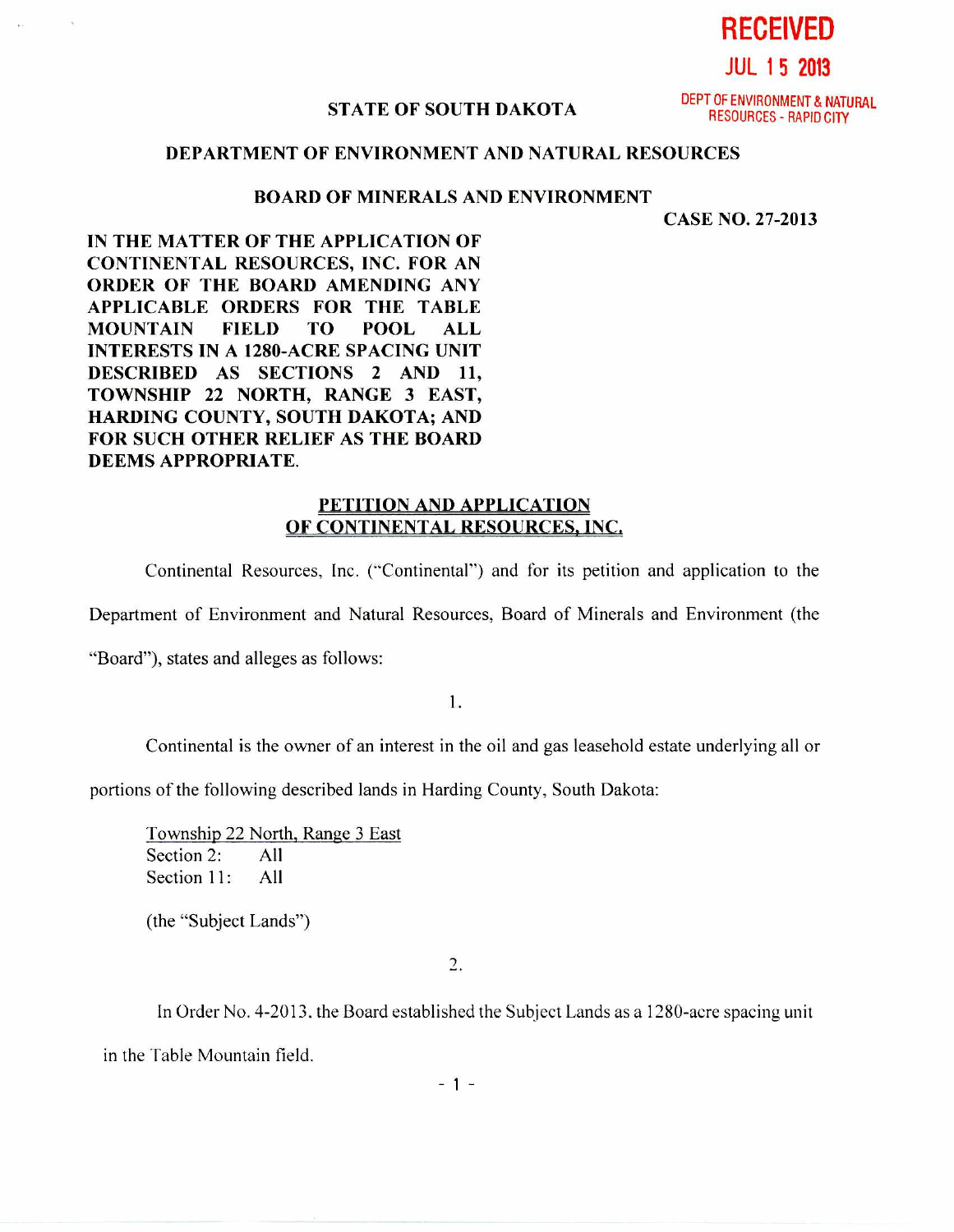That the Department of Environment and Natural Resources issued a permit to drill the Conrad 24-11H well as a horizontal well on the Subject Lands. Continental spudded the Conrad 24-11H well on July 10, 2013.

4.

That Continental hereby requests the Board designate Continental as the operator of the Conrad 24-1111 horizontal well within said spacing unit.

5.

That there are both separately owned tracts and separately owned interests in the spacing unit comprised of the Subject Lands.

6.

That a voluntary pooling of the Subject Lands has not been accomplished.

7.

That Section 45-9-31 of the South Dakota Codified Laws provides as follows:

**45-9-31. Order pooling all interests in spacing unit-- Application by interested person--Notice and hearing--Terms and conditions.** In the absence of voluntary pooling, the Board of Minerals and Environment or the secretary, as applicable, upon the application of any interested person, shall enter an order pooling all interests in the spacing unit for the development and operation of the spacing unit, and for the sharing of production from the spacing unit. Each such pooling order shall be made after notice and opportunity for hearing, and shall be upon terms and conditions that are just and reasonable, and that afford to the owner of each tract or interest in the spacing unit the opportunity to recover or receive without unnecessary expense, his or her just and equitable share.

 $-2 -$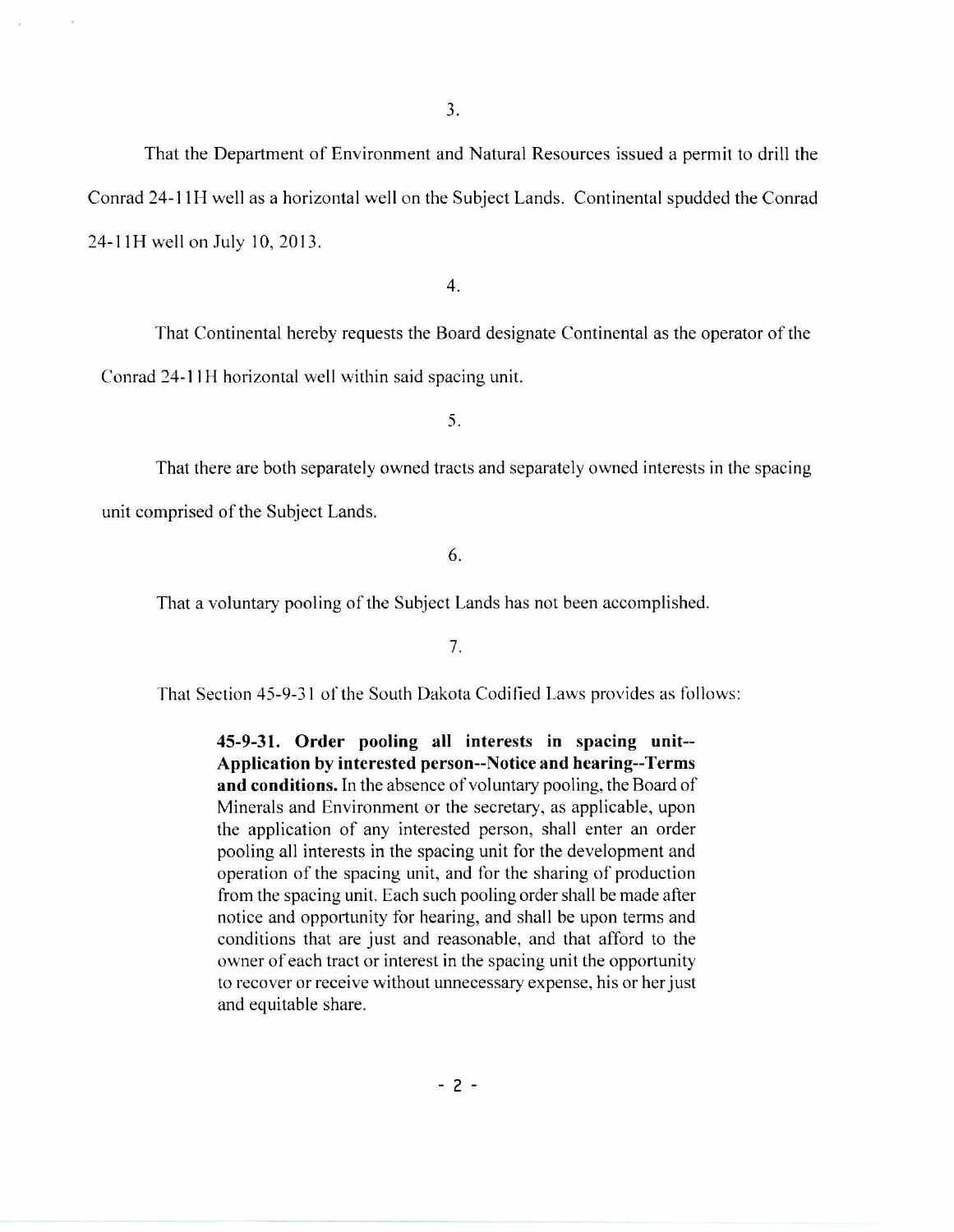That Section 45-9-32 of the South Dakota Codified Laws provides as follows:

**45-9-32. Order of Board of Minerals and Environment pooling all interests in spacing unit--Operation of well--Rights of owners to participate--Payment of expenses.** Each such pooling order shall authorize the drilling, equipping, and operation of a well on the spacing unit; shall provide who may drill and operate the well; shall prescribe the time and manner in which all the owners in the spacing unit may elect to participate therein; and shall make provision for payment by all those who elect to participate therein of the reasonable actual cost thereof, plus a reasonable charge for supervision and interest.

9.

Continental respectfully requests that the Board enter an order to pool all interests in a

1280-acre spacing unit for the Table Mountain Field described as the Subject Lands.

**10.** 

In Continental's opinion, pooling the Subject Lands will increase the ultimate recovery of

the pool, prevent waste, prevent the drilling of unnecessary wells and protect correlative rights.

WHEREFORE, Continental respectfully requests that notice of this matter be provided as required by South Dakota laws and that thereafter the Board of Minerals and Environment enter its order granting the relief requested herein.